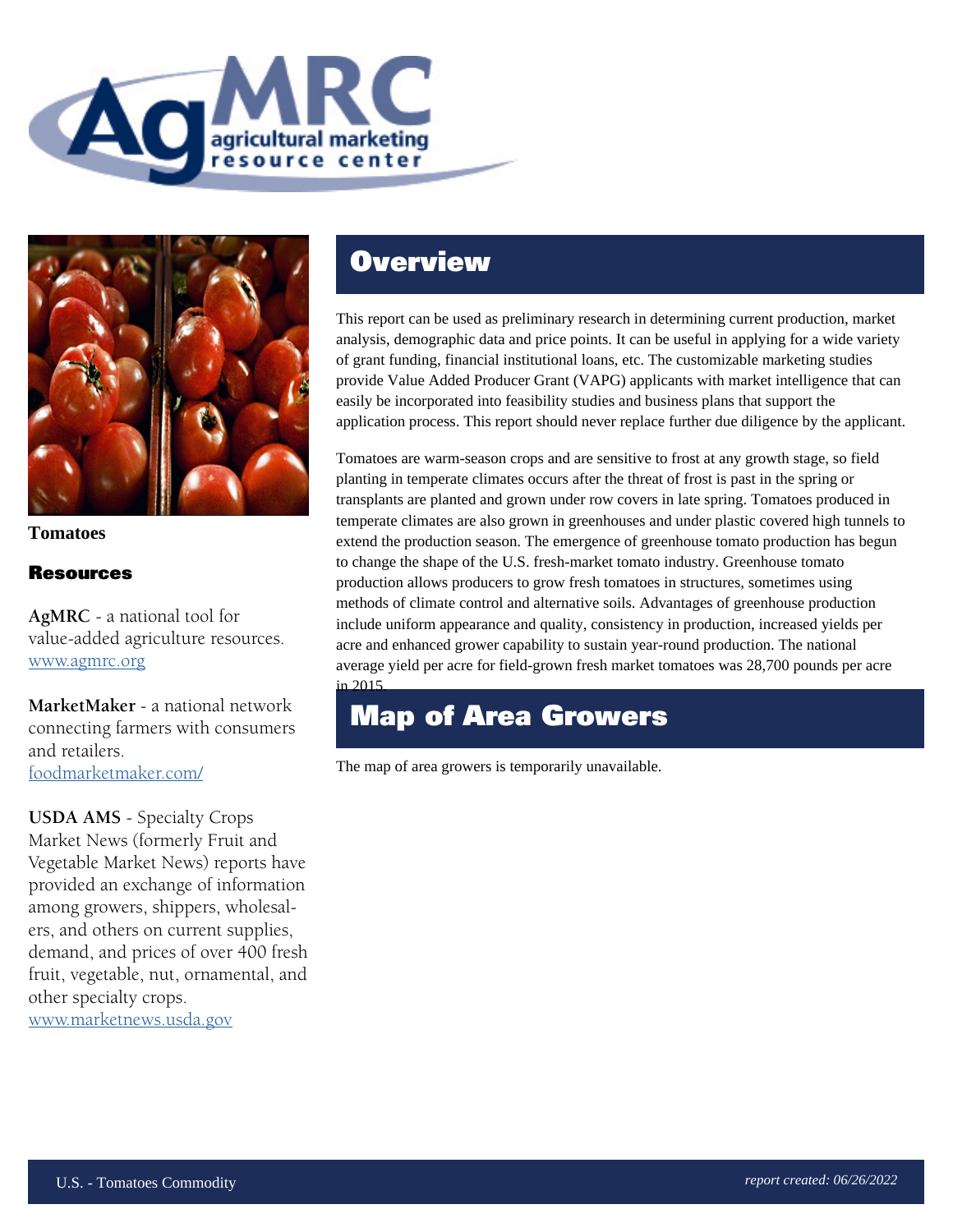In the U.S., in 2021 there was 274,000 acres of tomatoes planted and 269,900 of tomatoes harvested. Yield was highest in 2020.



#### **Total Acres of Tomatoes Harvested & Planted in the open in the U.S.**

**Total Yield of Tomatoes Measured in CWT/ACRE in the U.S.**

**Operations with Area Harvested for Tomatoes in the U.S.**







 $0 + 2016$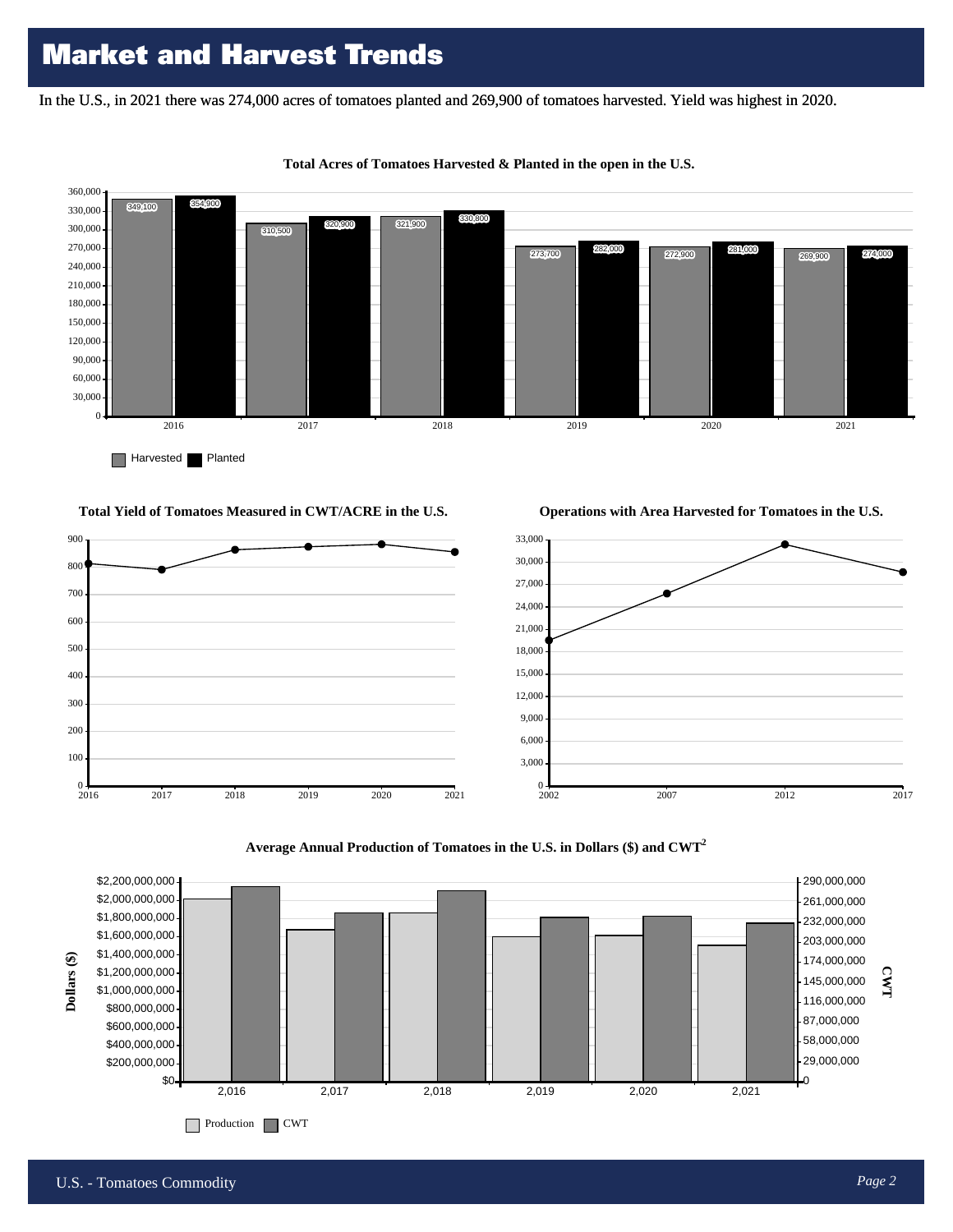# Market and Consumption Profile

In the U.S., the 2010 estimated average yearly at home food expenditure was \$4,274.80 and the 2010 estimated average yearly at home food expenditure for fruits and vegetables was \$752.41.



#### **Average Yearly Fruit and Vegetable Expenditures at Home in the U.S.<sup>13</sup>**

**Farmers Markets per 100,000 People<sup>12</sup>**

#### **Percent of Schools with Farm to School Programs and Percent of Schools with Salad Bars**



#### **Number of Food Markets in the U.S.**

| <b>Farmers Markets<sup>4</sup></b> |  |
|------------------------------------|--|
| $CSAs^5$                           |  |
| Food Hubs <sup>6</sup>             |  |
| Schools <sup>7</sup>               |  |
| Restaurants <sup>8</sup>           |  |
| Grocery Stores <sup>8</sup>        |  |

#### **Population Trend for the U.S.**

| $2019^{11}$ | 328,239,523 |
|-------------|-------------|
| $2010^{10}$ | 308,745,538 |
| $2000^9$    | 281,424,603 |